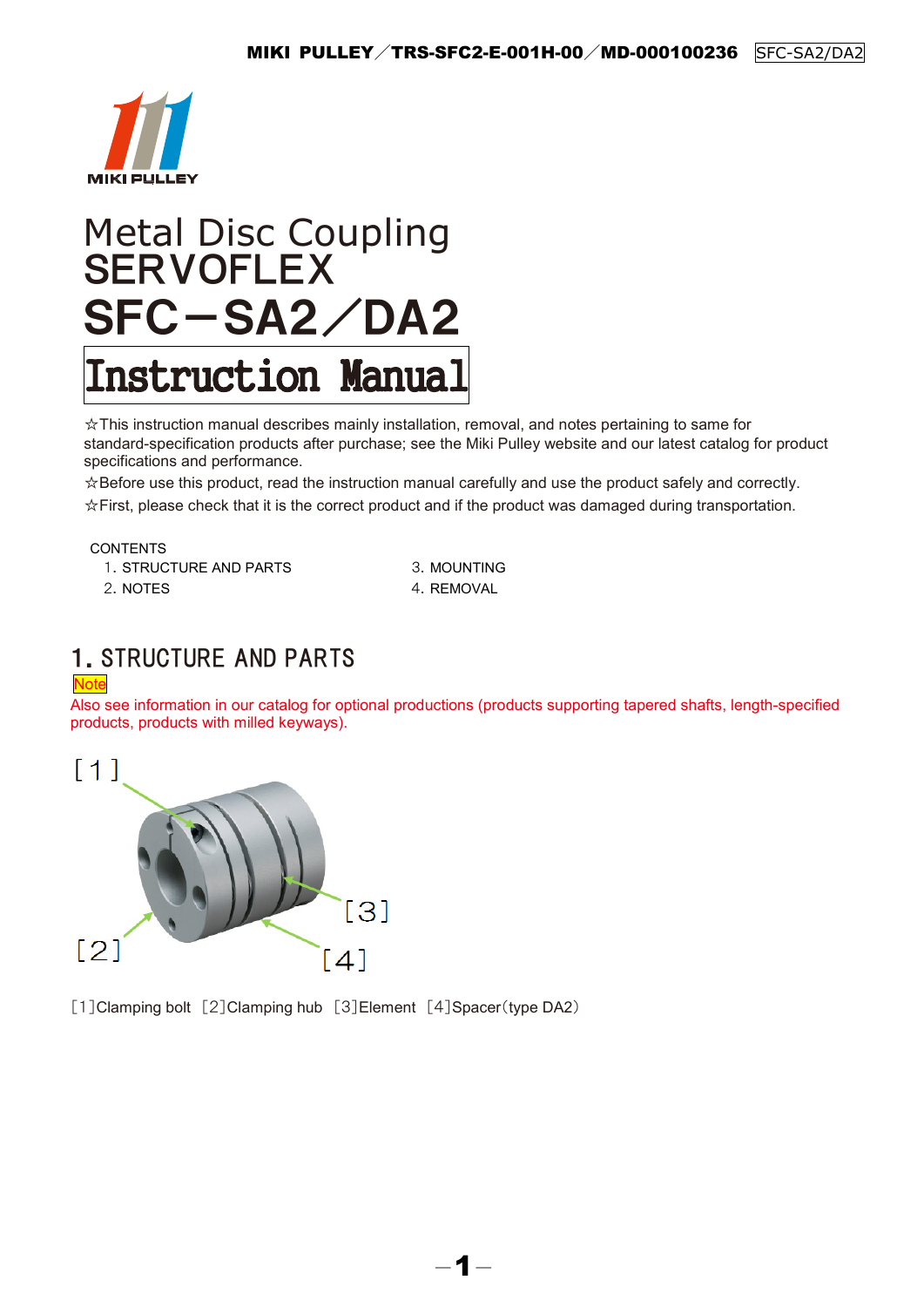## 2.NOTES 2.1 SAFETY PRECAUTIONS

Please read carefully through the instruction manual and the technical information for proper use and safety. In this manual, safety precautions are classified by "DANGER" and "CAUTION".

| <b>[CLASS]</b> |                                                                              |
|----------------|------------------------------------------------------------------------------|
|                | DANGER   When death or serious injury may result by mishandling.             |
|                | CAUTION   When disability or only physical damage may result by mishandling. |

### 【FIGURE SIGN】

| <b>PROHIBITION</b> | In the handling of the product, it indicates that prohibit the act.                                             |
|--------------------|-----------------------------------------------------------------------------------------------------------------|
| <b>CAUTION</b>     | In the handling of the product, it indicates that attention is required.                                        |
| <b>MANDATORY</b>   | In the handling of the product, it indicates that the action is compulsory on the<br>basis of the instructions. |

## **A** DANGER

| Make sure that the main power of the<br>product is off before mounting or<br>performing maintenance/inspection.<br>It is extremely dangerous if the driving part<br>starts operating by accident while handling<br>the product. | Set up a safety mechanism such as a<br>safety brake to avoid any danger.<br>The driven and driving sides could become<br>completely detached if the product is<br>damaged while in operation and not<br>immediately halted. |
|---------------------------------------------------------------------------------------------------------------------------------------------------------------------------------------------------------------------------------|-----------------------------------------------------------------------------------------------------------------------------------------------------------------------------------------------------------------------------|
| Be sure to use a safety cover.                                                                                                                                                                                                  |                                                                                                                                                                                                                             |
| It is extremely dangerous if hands,<br>fingers, hair, clothing, etc. get caught in<br>the product or a rotating part while in<br>operation.                                                                                     |                                                                                                                                                                                                                             |

## **A** CAUTION

|  | Always use clamping bolts specified<br>by Miki Pulley and a calibrated torque<br>wrench correctly and clamp at the<br>specified tightening torque.                    | Use a safety glasses or gloves.                                                                                                         |  |
|--|-----------------------------------------------------------------------------------------------------------------------------------------------------------------------|-----------------------------------------------------------------------------------------------------------------------------------------|--|
|  | Depending on the tightening adjustment<br>of bolt or screw, exceptionally dangerous<br>situations such as product damage or<br>performance degradation could occur.   | Sharp portions of element comprising the<br>thin disc spring, product bore diameter,<br>keyway, shaft keyway, etc. may cause<br>injury. |  |
|  | Be careful lifting a heavy weight.<br>Do not lift with a bad posture.                                                                                                 |                                                                                                                                         |  |
|  | Straining yourself to lift a heavy product or<br>using a torque wrench, or an awkward<br>posture when installing the product in a<br>machine could cause back injury. |                                                                                                                                         |  |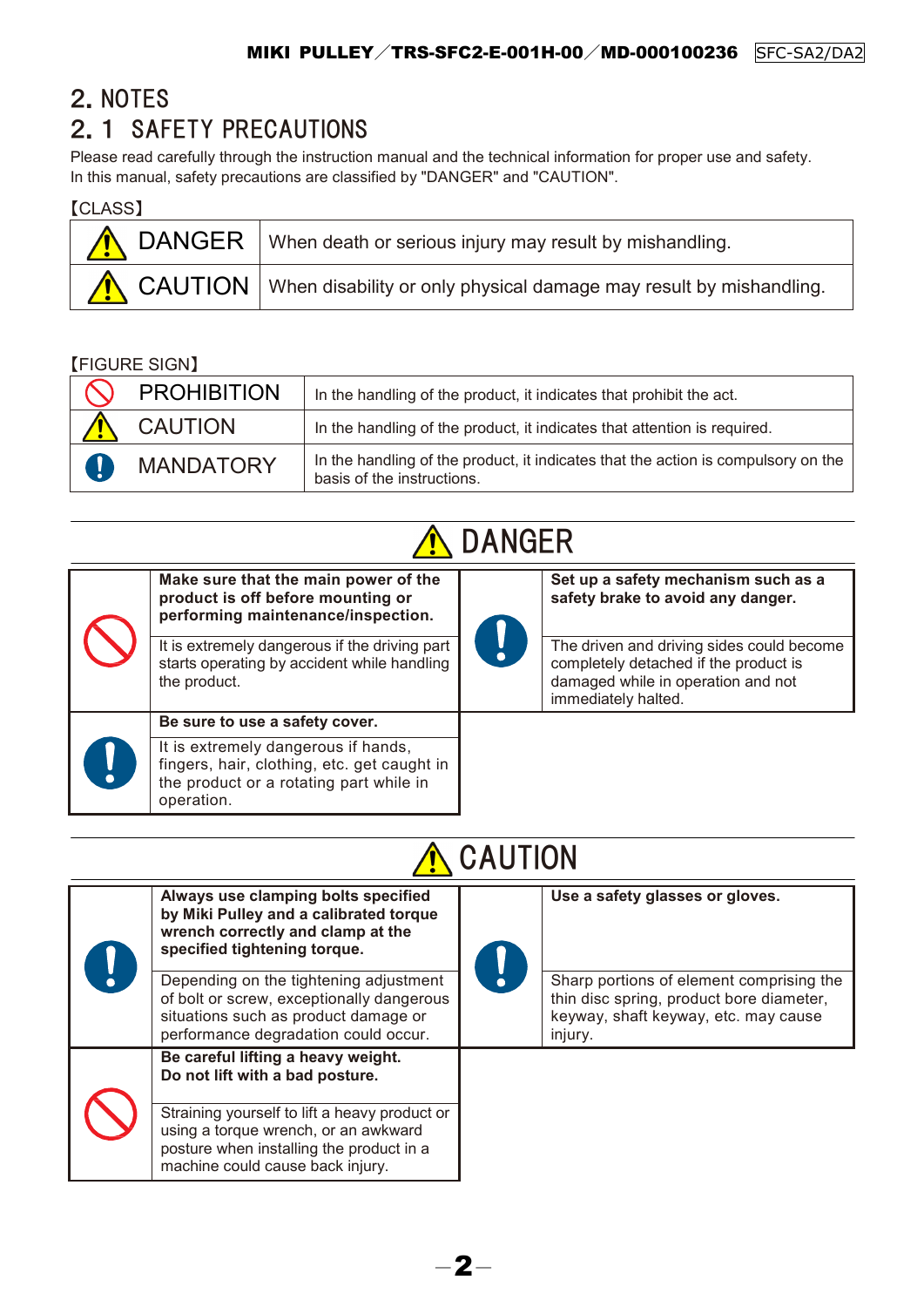## 2.2 IMPORTANT POINTS OF PRODUCT SPECIFICATIONS

| Do not use the product in a bad<br>environment.                                                                                                                                                                                                                                                                                                                                                                                              | Request disposal with a<br>waste-collection company, or dispose<br>of according to laws and regulations.                                                                                                                                                         |
|----------------------------------------------------------------------------------------------------------------------------------------------------------------------------------------------------------------------------------------------------------------------------------------------------------------------------------------------------------------------------------------------------------------------------------------------|------------------------------------------------------------------------------------------------------------------------------------------------------------------------------------------------------------------------------------------------------------------|
| Operating temperature range:<br>$-30$ ~+100°C<br>Do not use the product in an environment<br>where water, oil, or chemicals may spill<br>(no matter how little), that is corrosive,<br>where temperature is extremely high or<br>low, that is dusty, where condensation<br>forms, that is exposed to wind and rain, or<br>that is subject to a high degree of<br>vibration/impact; may cause product<br>damage or performance deterioration. | When disposing of the product, request<br>disposal with professionals, or dispose of<br>according to law and local regulations if<br>disposing of product by yourself.<br>Do not dispose of or leave unattended<br>where children play or in a public space.     |
| Comes as a finished product. Do not<br>disassemble, modify, or additionally<br>process the product.                                                                                                                                                                                                                                                                                                                                          | Always be careful of allowable parallel,<br>angular, and axial misalignment. (See<br>table)                                                                                                                                                                      |
| We do not guarantee quality nor shall we<br>be liable for damages in the event of<br>damage or affected performance of the<br>product or of injury or accident occurring<br>as a result of the product being<br>disassembled, modified, or additionally<br>processed by the customer.                                                                                                                                                        | Specify any length for the length-specified<br>special order option.<br>Use the following formula to calculate the<br>amount of allowable parallel misalignment,<br>adjust it to be no greater than that value,<br>and then mount the coupling. (See<br>catalog) |

| <b>SIZE</b> | <b>TYPE</b>     | Misalignment     |                                   |                          | Misalignment    |                             |                                      |                      |
|-------------|-----------------|------------------|-----------------------------------|--------------------------|-----------------|-----------------------------|--------------------------------------|----------------------|
|             |                 | Parallel<br>[mm] | Angular<br>$\mathsf{L}_\bullet$ ] | Axial<br>$\mathsf{[mm]}$ | <b>TYPE</b>     | Parallel<br>$\mathsf{[mm]}$ | Angular<br>(XOn one<br>side)<br>[° ] | <b>Axial</b><br>[mm] |
| 002         | SA <sub>2</sub> | 0.01             | 0.5                               | ±0.04                    | DA <sub>2</sub> | 0.03                        | $\times$ 0.5                         | ±0.08                |
| 005         | <b>SA2</b>      | 0.02             | 0.5                               | ±0.05                    | DA <sub>2</sub> | 0.05                        | $\times$ 0.5                         | ±0.1                 |
| 010         | SA <sub>2</sub> | 0.02             | 1                                 | ±0.1                     | DA <sub>2</sub> | 0.11                        | $\times 1$                           | ±0.2                 |
| 020         | SA <sub>2</sub> | 0.02             | 1                                 | ±0.15                    | DA <sub>2</sub> | 0.15                        | $\times 1$                           | ±0.33                |
| 025         | <b>SA2</b>      | 0.02             | 1                                 | ±0.19                    | DA <sub>2</sub> | 0.16                        | $\times 1$                           | ±0.38                |
| 030         | <b>SA2</b>      | 0.02             | 1                                 | ±0.2                     | DA <sub>2</sub> | 0.18                        | $\times 1$                           | ±0.4                 |
| 035         | SA <sub>2</sub> | 0.02             | 1                                 | ±0.25                    | DA <sub>2</sub> | 0.24                        | $\times 1$                           | ±0.5                 |
| 040         | SA <sub>2</sub> | 0.02             | 1                                 | ±0.3                     | DA <sub>2</sub> | 0.24                        | $\times$ 1                           | ±0.6                 |
| 050         | SA <sub>2</sub> | 0.02             | 1                                 | ±0.4                     | DA <sub>2</sub> | 0.28                        | $\times 1$                           | ±0.8                 |
| 055         | SA <sub>2</sub> | 0.02             | 1                                 | ±0.42                    | DA <sub>2</sub> | 0.31                        | $\times 1$                           | ±0.84                |
| 060         | SA <sub>2</sub> | 0.02             | 1                                 | ±0.45                    | DA <sub>2</sub> | 0.34                        | $\times 1$                           | ±0.9                 |
| 080         | SA <sub>2</sub> | 0.02             | 1                                 | ±0.55                    | DA <sub>2</sub> | 0.52                        | $\times 1$                           | ±1.10                |
| 090         | <b>SA2</b>      | 0.02             | 1                                 | ±0.65                    | DA <sub>2</sub> | 0.52                        | $\times 1$                           | ±1.30                |
| 100         | SA <sub>2</sub> | 0.02             | 1                                 | ±0.74                    | DA <sub>2</sub> | 0.55                        | $\times$ 1                           | ±1.48                |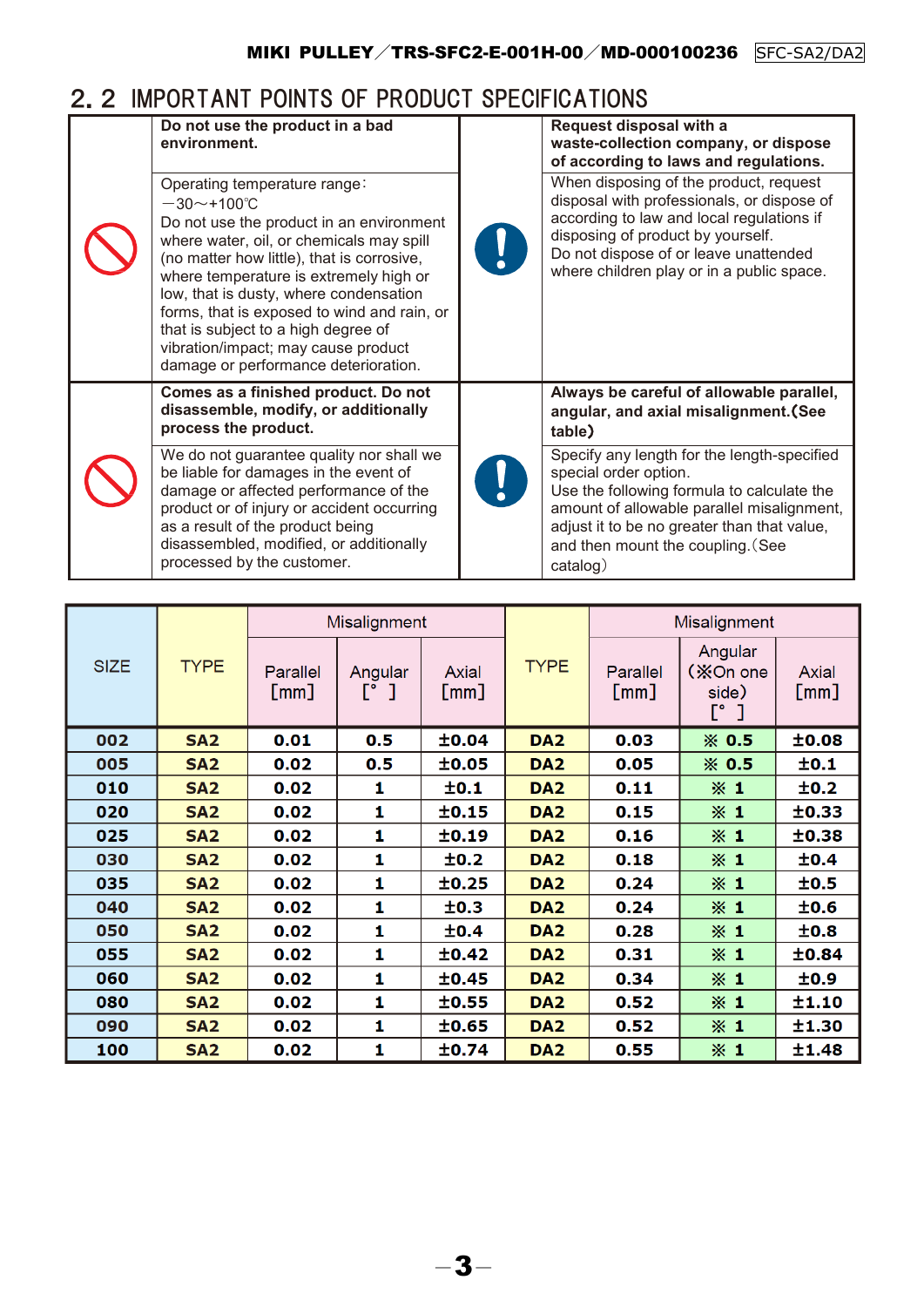### 2.3 IMPORTANT POINTS BEFORE MOUNTING

|  | Never tighten the clamping bolts before<br>inserting the shaft to this product.                                                                                                                                                    | Do not deform the element.                                                                                                                                                                                           |  |
|--|------------------------------------------------------------------------------------------------------------------------------------------------------------------------------------------------------------------------------------|----------------------------------------------------------------------------------------------------------------------------------------------------------------------------------------------------------------------|--|
|  | The clamping hub will become deformed<br>and the shaft uninsertable. The product is<br>shipped with the clamping bolts<br>pretightened.                                                                                            | Be careful when inserting the coupling<br>onto the shaft so as not to subject to<br>strong shock or apply excessive force of<br>compression or tensile force to the<br>element.                                      |  |
|  | Do not use any bolt or screw other<br>than the clamping bolts on the<br>product.                                                                                                                                                   | If needing to use a non-round shaft,<br>installation locations are specified.                                                                                                                                        |  |
|  | Use Miki Pulley-specified clamping bolts<br>because they are processed with solid<br>lubrication films.                                                                                                                            | Installation on shafts with milled keyways<br>or chamfered (D-cut) shafts are limited by<br>the position of the slit on the clamping<br>hub.                                                                         |  |
|  | Thread lock or other adhesives to<br>prevent loosening, oil, or the like<br>cannot be used on the clamping bolts.                                                                                                                  | Wipe off any rust, dust, or oil on the<br>shaft and inner diameter surface of the<br>hub. Wipe away any antirust grease,<br>dirt, etc. with a cloth.                                                                 |  |
|  | Lubricant components will create<br>excessive axial forces and potentially<br>damage the clamping bolts or coupling.                                                                                                               |                                                                                                                                                                                                                      |  |
|  | Fasten nuts for products supporting<br>tapered shafts (optional products) with<br>the tightening torque recommended by<br>the motor manufacturer.                                                                                  | Soiling will degrade shaft holding power<br>and prevent the product from performing<br>to capacity. In particular, never allow oil or<br>grease containing antifriction or other<br>agent (molybdenum-, silicon-, or |  |
|  | Allows coupling via a clamping hub when a<br>taper adapter is mounted on the tapered<br>shaft of a servo motor.<br>Refer to motor manufacturer instructions<br>for nut tightening torque and how to install<br>on a tapered shaft. | fluorine-based), which would dramatically<br>affect the friction coefficient, to contact<br>the surface.                                                                                                             |  |

## 3.MOUNTING

#### (1)

Wipe off any rust, dust, oil, etc. from the shaft and inner diameter surfaces of the coupling. In particular, never allow oil or grease containing antifriction or other agent (molybdenum-, silicon-, or fluorine-based), which would dramatically affect the friction coefficient, to contact the surface.

(2)

Check that coupling clamping bolts have been loosened. Be careful when inserting the shaft in the coupling so as not to apply excessive force of compression or tensile force to the element.

Be particularly careful not to apply excessive compressing force needlessly when inserting the paired shaft into the coupling after attaching the coupling to the motor.

#### (3)

With the two clamping bolts loosened, make sure that the coupling moves gently along the axial and rotational directions.

Readjust the centering of the two shafts if the coupling fails to move smoothly enough. This method is recommended as a way to easily check the concentricity of the left and right sides.

If unable to use the same method, check the mounting accuracy using machine parts quality control procedures or an alternative method.

 $-4-$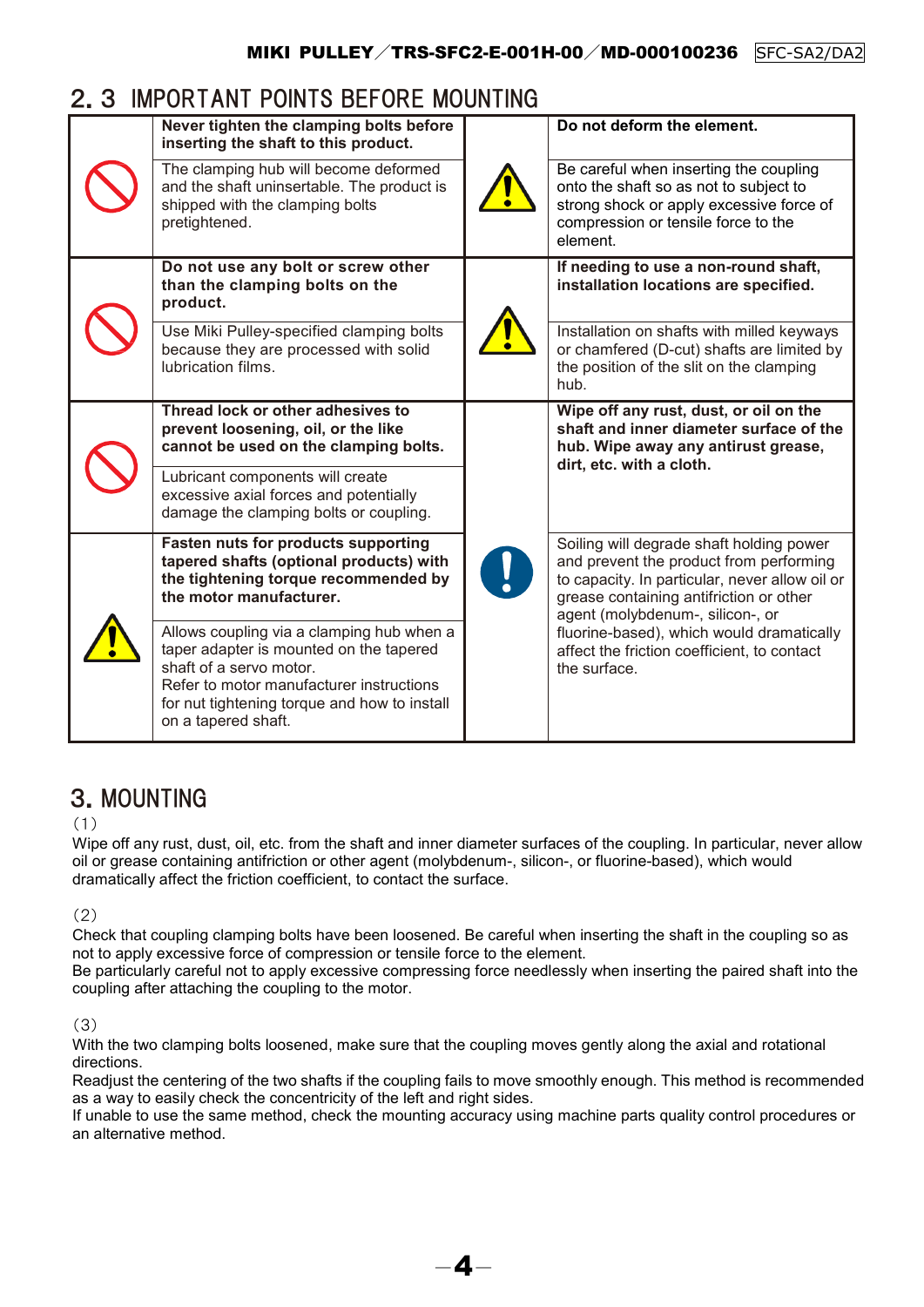

(4)

As a general rule, round shafts are to be used for the paired mounting shaft. If needing to use a shaft with a different shape, be careful not to insert it into any of the locations indicated in the diagrams below.

(Do not attempt to face keyways, D-shaped cuts, or other insertions to the grayed areas.)

Placing the shaft in an undesirable location may cause the coupling to break or lead to a loss in shaft holding power. It is recommended that you use only round shafts to ensure full utilization of the entire range of coupling performance.

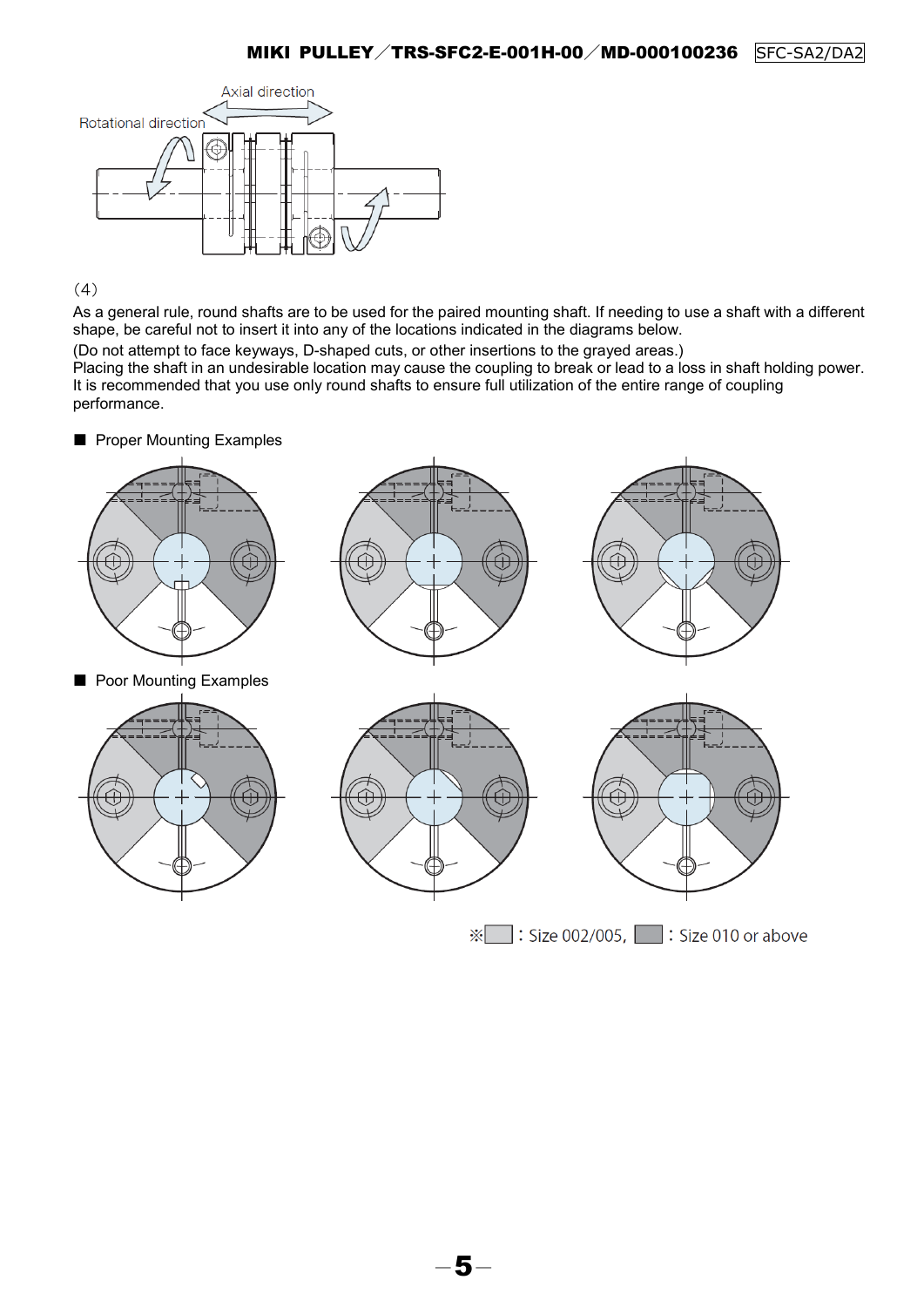#### (5)

Insert and mount each shaft far enough in that the paired mounting shaft touches the coupling along the entire length of the clamping hub (LF dimension), as shown in the diagram below, and does not interfere with the elements, spacers or the other shaft.

In addition, restrict the dimensions between clamping hub faces (S dimensions in the diagram) within the allowable misalignment of the axial direction displacement with respect to a reference value.

Note that the tolerance values were calculated based on the assumption that both the level of parallel misalignment and angular deflection are zero. Adjust to keep this value as low as possible.

#### **Note**

In particular with milled keyways, take note of the key height so that the key does not come in contact with the element.

| <b>SIZE</b> | LF[mm] | S[mm] | <b>SIZE</b> | LF[mm] | S[mm] |
|-------------|--------|-------|-------------|--------|-------|
| 002         | 5.9    | 0.55  | 040         | 15.5   | 3     |
| 005         | 7.85   | 1     | 050         | 20.5   | 2.4   |
| 010         | 9.15   | 1.05  | 055         | 24     | 2.6   |
| 020         | 10.75  | 1.65  | 060         | 25.2   | 3.2   |
| 025         | 10.75  | 1.9   | 080         | 30     | 8     |
| 030         | 12.4   | 2.5   | 090         | 30     | 8.3   |
| 035         | 15.5   | 3     | 100         | 30     | 9.8   |



#### (6)

Check to make sure that no compression or tensile force is being applied along the axial direction before tightening up the two clamping bolts.

Use a calibrated torque wrench to tighten the clamping bolts to within the tightening torque range listed below.

#### **Tightening torque Tightening torque** Nominal **Nominal SIZE SIZE**  $[N \cdot m]$ size  $[N \cdot m]$ size **M4**  $3.4 \sim 4.1$ 002 M1.6  $0.23 \sim 0.28$ 040 005  $M<sub>2</sub>$  $0.4 \sim 0.5$ 050 **M5** 7.0  $\sim$  8.5 **M2 ※**  $0.4 \sim 0.5$ 055 **M6**  $14 \sim 15$ 010 M2.5  $1.0 \sim 1.1$ 060 M<sub>6</sub> 14  $\sim$  15 M<sub>2.5</sub> 080  $27 \sim 30$ 020  $1.0 \sim 1.1$ **M8** 025 M2.5  $1.0 \sim 1.1$ 090  $27 \sim 30$ **M8** 030 **M3** 1.5  $\sim$  1.9 100 **M8** 27  $\sim$  30 035 **M4**  $3.4 \sim 4.1$

**Note** Use M2 bolts on 010 size with holes with a diameter of 8 mm.